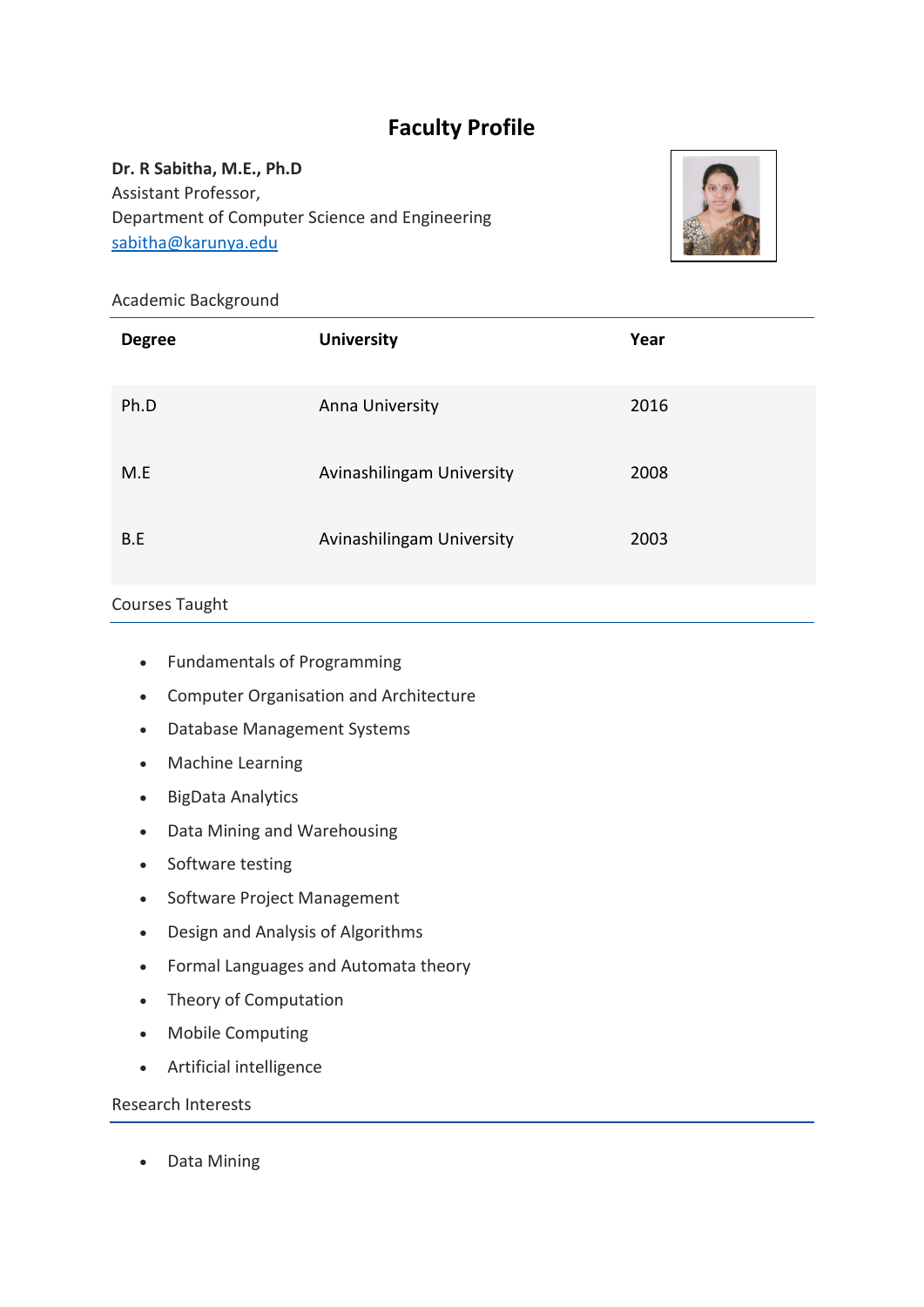- Segmentation techniques
- Machine Learning
- Data Analytics

#### Most recent Publications

 **Paper Title:** "AN ENHANCED SOFT COMPUTING-BASED FORMULATION FOR SECURE DATA AGGREGATION AND EFFICIENT DATA PROCESSING IN LARGE SCALE WIRELESS SENSOR NETWORK"

**Journal:** "Springer - Soft Computing ISSN: 1432-7643 (Print) 1433-7479 (Online) 2020- Soft Computing (2020). https://doi.org/10.1007/s00500-020-04694-1.

 **Paper Title:** " FSS-SDD: FUZZY-BASED SEMANTIC SEARCH FOR SECURE DATA DISCOVERY FROM OUTSOURCED CLOUD DATA"

**Journal:** "Springer - Soft Computing ISSN: 1432-7643 (Print) 1433-7479 (Online) 2020- Soft Computing (2020). Soft Computing DOI https://doi.org/10.1007/s00500-020-04701-5.

 **Paper Title:** "POSITION‑ BASED ADAPTIVE CLUSTERING MODEL (PACM) FOR EFFICIENT DATA CACHING IN VEHICULAR NAMED DATA NETWORKS (VNDN)"

**Journal:** "Springer - Wireless Personal Communications Springer Science- Business Media March 2020- https://doi.org/10.1007/s11277-020-07208-2.

- **Paper Title:** "HYBRID PSO-BAT ALGORITHM WITH FUZZY LOGIC BASED ROUTING TECHNIQUE FOR DELAY CONSTRAINED LIFETIME ENHANCEMENT IN WIRELESS SENSOR NETWORKS " **Journal:** "Journal of Internet Technology Volume 21 (2020) No.2 – March 2020. DOI: 10.3966/160792642020032102016.
- **Paper Title:** " A DISTRIBUTED KEY AUTHENTICATION AND OKM-ANFIS SCHEME BASED BREAST CANCER PREDICTION SYSTEM IN THE IOT ENVIRONMENT "

**Journal:** "Journal of Ambient Intelligence and Humanized Computing https://doi.org/10.1007/s12652-020-02249-8

Projects Guided

- Smart Home Automation System
- Mirror Cleaning drone development
- Detection of Diabetic Retinopathy in New-born
- CDSS for Heart Disease prediction
- Highway cleaning and pruning drone
- AR system for medicine component analysis

#### Memberships in Professional societies

Member of ACM